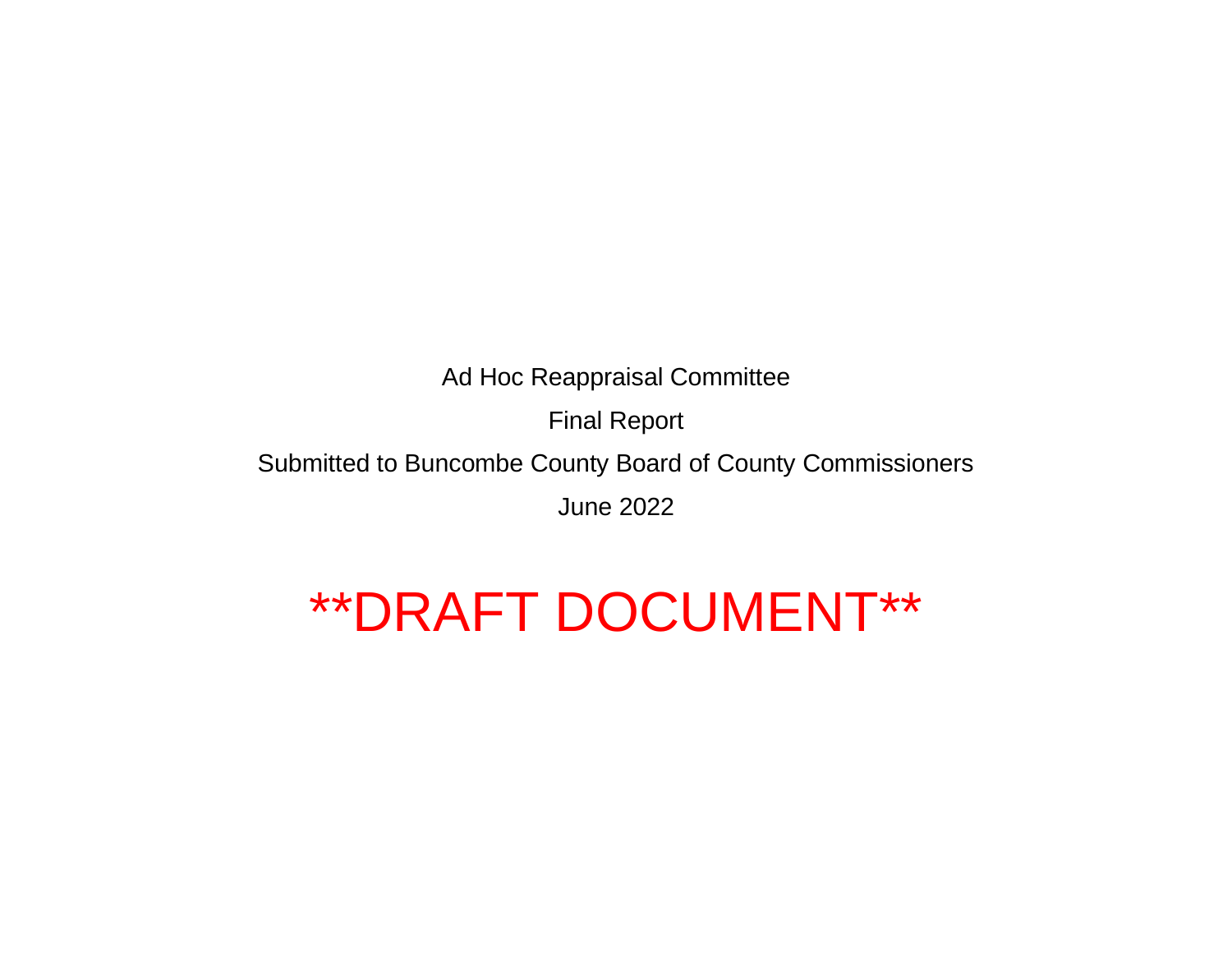#### **Table of Contents**

| Addendum A. Request for Proposal: Property Appraisal Equity Analysis |  |
|----------------------------------------------------------------------|--|
| Addendum B. Syneva Report: Property Appraisal Equity Analysis        |  |
| Addendum C. Communication and Public Engagement Outreach Plan        |  |
| Addendum D. Community Input Survey Results                           |  |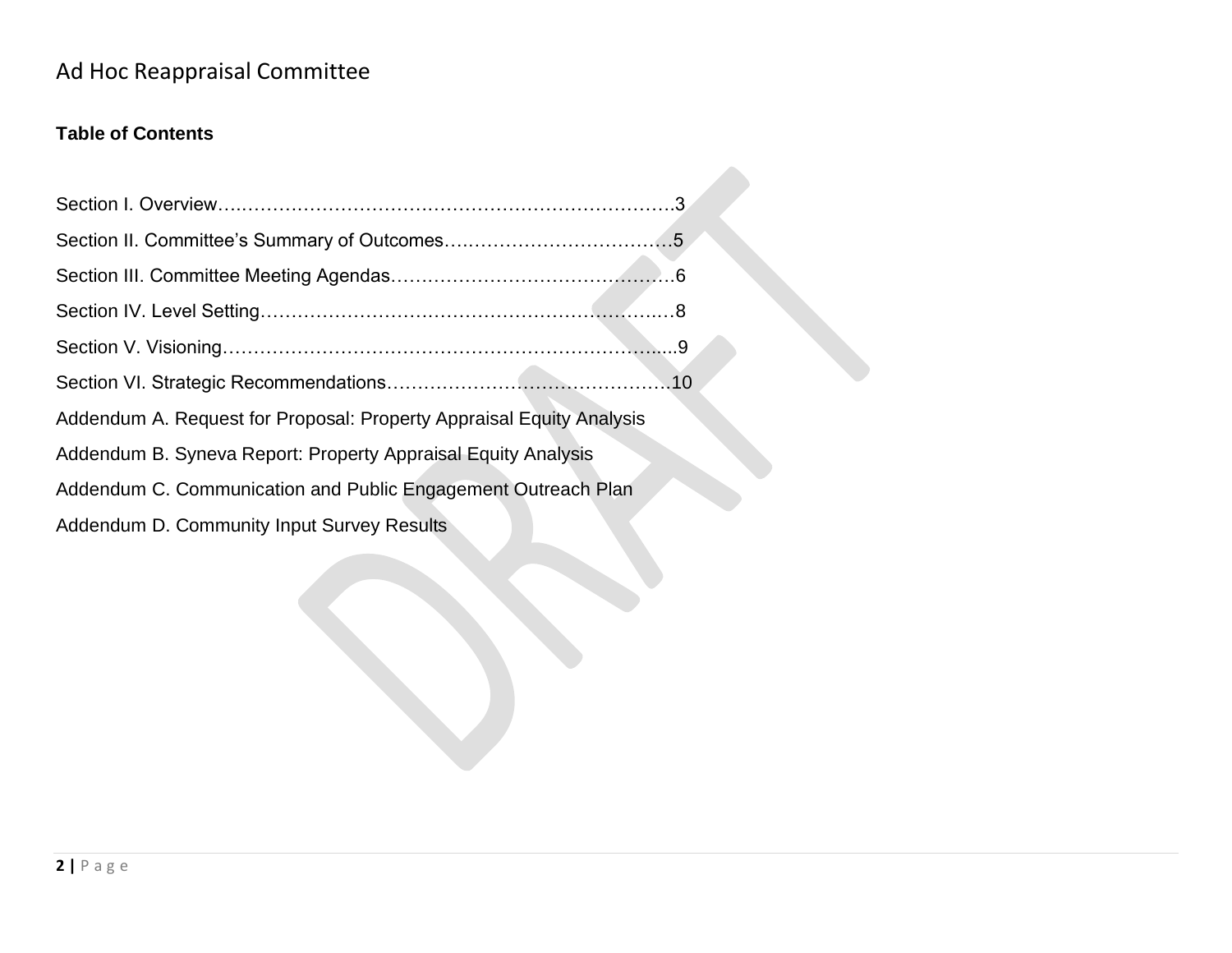#### I. Overview

The Ad Hoc Reappraisal Committee was formed and created by the Buncombe County Board of County Commissioners (BCBOCC) by resolution on September 7, 2021 with the following charge and purpose.

WHEREAS, recognizing that legally required tax assessments of real property and the reappraisal process are confusing and largely misunderstood, and in light of recent charges that the process is not equitable this Board desires to create an ad hoc committee;

WHEREAS, the goals of this committee would align with the County's Racial Equity Action Plan, including:

- 1. to identify citizen concerns,
- 2. provide guidance on future assessments, and
- 3. provide input into equity concerns;

WHEREAS, this committee will be comprised of seven members as follows:

- 7 members
	- 2 Members from the Board of Equalization and Review (Debbie Lane & Miriam McKinney)
	- 5 Community Members
		- 3 At-large members (Dwayne McAfee, Bobbette Mays, Melanie Pitrolo)
		- 1 Real Estate professional (residential preferred) (Jonathan Hunter)
		- 1 Equity representative (Brenda Mills)

WHEREAS, staff will consist of the Assessor, Chief Appraiser, a Tax Analyst, and a County Attorney

An eighth (8<sup>th</sup>) Committee member added after resolution passed by the BCBOCC (Ori Baber)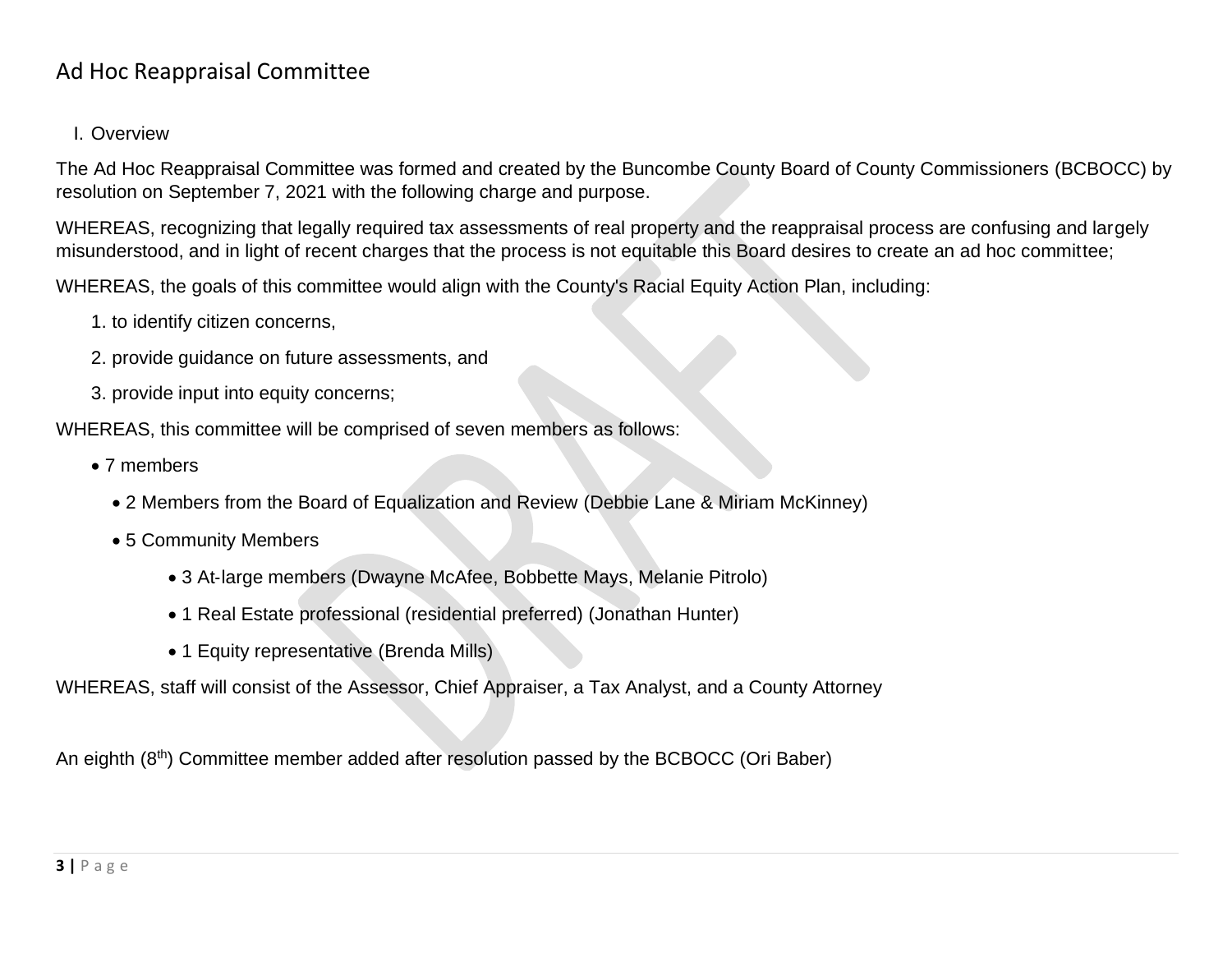In addition, a **Planning Team** was formed consisting of:

Burnett Walz – Facilitator

Christina McEntee – Facilitator

Rachel Edens – Chief Equity & Human Rights Officer

Keith Miller – Property Assessment Officer

Sybil Tate – Assistant County Manager

Lillian Govus, Max Taintor, Kassi Day – Communication and Public Relations

The purpose of the Planning Team was to set agendas and assure that each committee meeting was fully supported and the group discussion was facilitated.

#### **Syneva Economics Report to the Committee**

A Request for Proposal (RFP) was issued for a Property Appraisal Equity Analysis on December 15<sup>th</sup>, 2021. (Appendix A) Syneva Economics was selected. Tom Tveidt with Syneva presented an overview of findings at a committee meeting. The full report is attached to this document (Appendix B)

#### **Buncombe County Communications and Public Engagement Team (CAPE)**

The CAPE Team was fully involved in supporting the Committee's efforts to identify citizen's concerns. To assure we casted the widest net with the most equitable approach, the CAPE Team developed an outreach plan with the input of the Committee members. (Addendum C) A Community Survey was administered with a response of 1200+ respondents that provided 500+ comments. (Addendum D) Public Comment was also held at most of the Committee meetings to allow the community an opportunity for direct communication with the committee.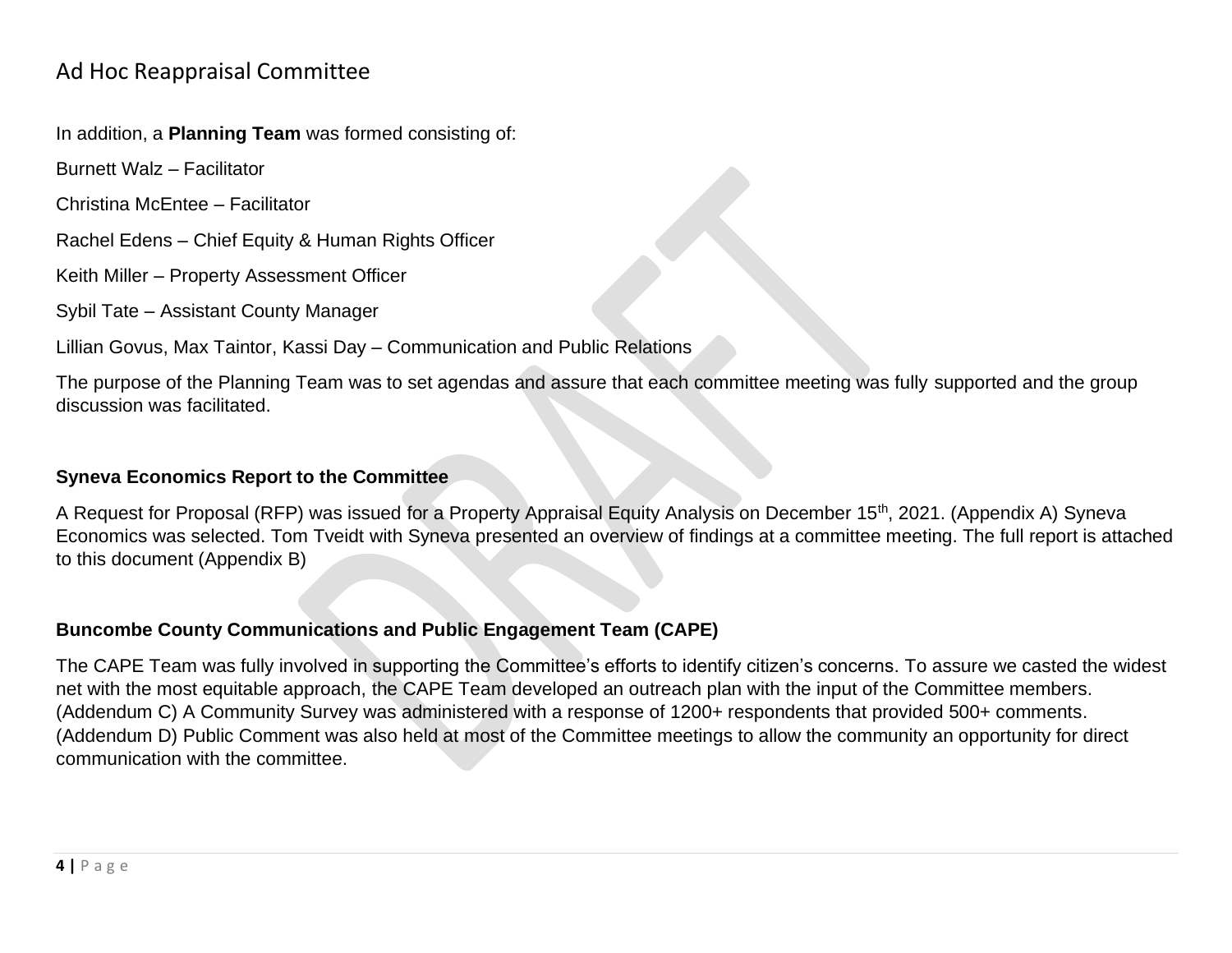II. Committee's Summary of Outcomes

| Ad Hoc Reappraisal Committee Summary of Outcomes  |                                                                                                                                                                                                                                                                             |                                                                                 |                                                                                                                                                                                                                                                                                 |  |                                                                                                                                                                                                                      |                                                |                                                                                                                    |                        |                                                                                                                                                                                                      |
|---------------------------------------------------|-----------------------------------------------------------------------------------------------------------------------------------------------------------------------------------------------------------------------------------------------------------------------------|---------------------------------------------------------------------------------|---------------------------------------------------------------------------------------------------------------------------------------------------------------------------------------------------------------------------------------------------------------------------------|--|----------------------------------------------------------------------------------------------------------------------------------------------------------------------------------------------------------------------|------------------------------------------------|--------------------------------------------------------------------------------------------------------------------|------------------------|------------------------------------------------------------------------------------------------------------------------------------------------------------------------------------------------------|
| <b>Key Vision</b><br><b>Elements</b><br>(page 9)  | <b>Expanded and</b><br>accessible taxpayer<br>assistance                                                                                                                                                                                                                    | Transparent, efficient,<br>and effective<br>stewardship of the<br>county budget |                                                                                                                                                                                                                                                                                 |  | <b>Fair and equitable</b><br>taxation practices in<br><b>Buncombe County</b>                                                                                                                                         |                                                | <b>Engaged and informed</b><br>community resulting in<br>increased knowledge of the<br>property assessment process |                        |                                                                                                                                                                                                      |
| <b>Strategic Direction</b><br>(page 10)           | Development of New<br><b>Revenue Streams</b>                                                                                                                                                                                                                                |                                                                                 | Increase<br>Capacity<br>Assessment<br><b>Department</b>                                                                                                                                                                                                                         |  | Increase<br><b>Education and</b><br>Outreach                                                                                                                                                                         |                                                | Increase/Expand<br>Homeowner<br>Assistance<br>Programs                                                             |                        | <b>Enhance Permitting</b><br>Compliance                                                                                                                                                              |
| Actionable<br><b>Recommendations</b><br>(page 10) | Treat AirBnB's as a<br>business with a<br>progressive tax<br>Allocate short-term<br>$\bullet$<br>rental (AirBnB)<br>revenue to fund<br>Homeowner<br>assistance programs<br>Support lobbying<br>$\bullet$<br>efforts to increase<br>revenue streams -<br>needs clarification |                                                                                 | Develop<br>$\bullet$<br>process to<br>correct the<br>percentage<br>of properties<br>with<br>incorrect<br><b>attributes</b><br>Increase<br>frequency of<br>property re-<br>assessments<br>(every $2-3$<br>years)<br>Develop key<br>metrics to<br>trigger<br>increase in<br>staff |  | Leverage<br>social media,<br>faith-based<br>organizations,<br>and non-profits<br>to engage and<br>educate the<br>community<br>Hire<br>community<br>liaison to<br>provide<br>education on<br>the appraisal<br>process | Provide<br>$\bullet$<br>in $FL$ )<br>to expand | Homestead<br>exemption (like<br><b>Reassess limits</b><br>on exemptions<br>participation                           | $\bullet$<br>$\bullet$ | Conduct<br>outreach<br>campaign to<br><b>Realtors Board</b><br>& Builders<br>Association<br>Establish<br>internal process<br>for<br>communication<br>between<br>Assessment &<br>Permitting<br>Dept's |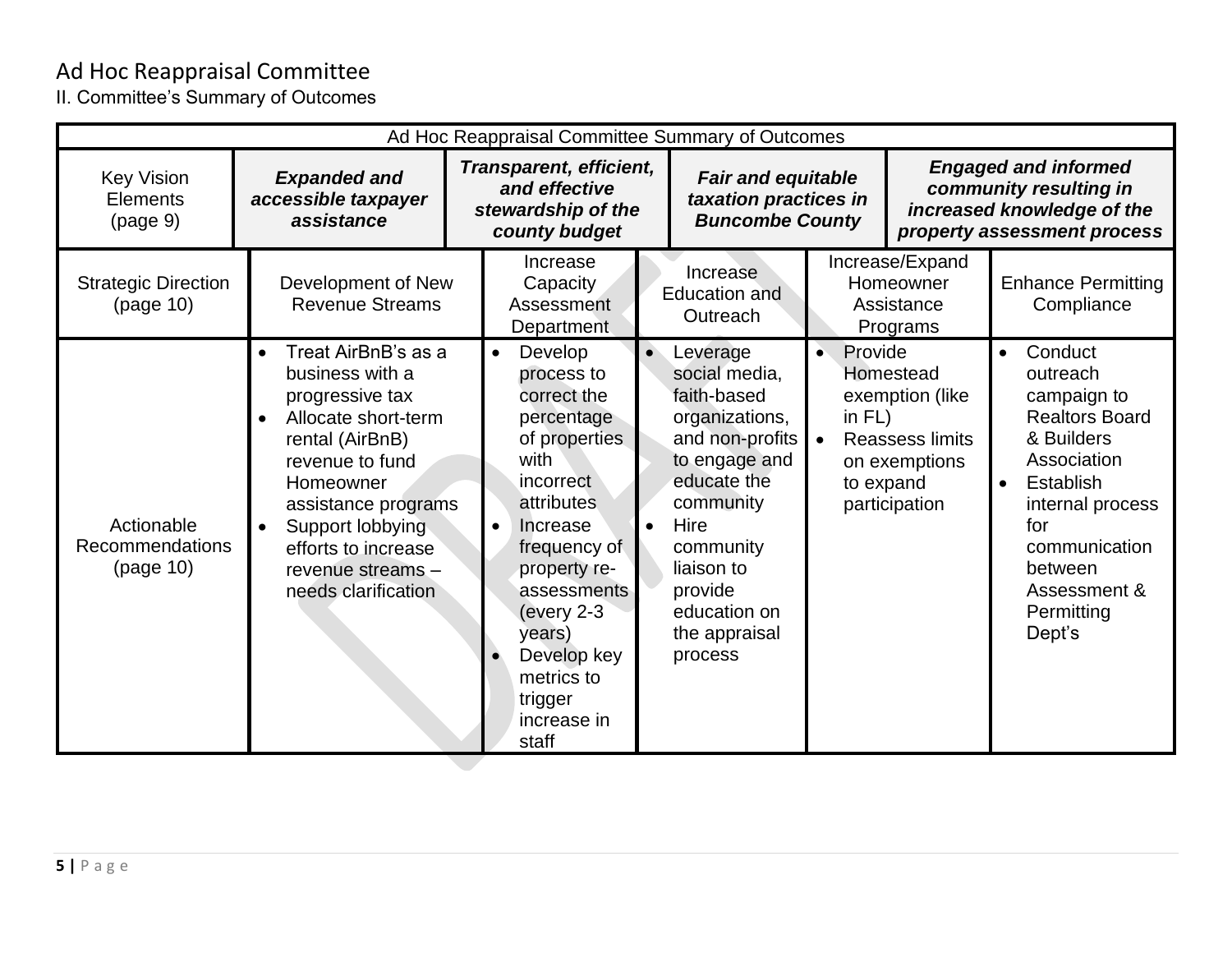# Ad Hoc Reappraisal Committee<br>III. Committee Meeting Agendas

Committee Meeting Agendas:

Public Comment was held at every committee meeting from December 8, 2021 – April 6, 2022

| November 8, 2021: | <b>Committee Orientation</b>                                                                                                                        |  |  |  |  |  |
|-------------------|-----------------------------------------------------------------------------------------------------------------------------------------------------|--|--|--|--|--|
| November 17 2021: | Kirk Boone, Teaching Assistant Professor in Public Finance and Government with the UNC School of Gov't                                              |  |  |  |  |  |
|                   | Chris McLaughlin, Professor of Public Law and Government with the UNC School of Government                                                          |  |  |  |  |  |
| December 8, 2021: | Dwight Mullin, Ph.D.                                                                                                                                |  |  |  |  |  |
| January 12, 2022: | Larry Clark, Director of Strategic Initiatives with the International Association of Assessing Officers                                             |  |  |  |  |  |
|                   | <b>Bi-laws</b>                                                                                                                                      |  |  |  |  |  |
|                   | <b>Community Survey development</b>                                                                                                                 |  |  |  |  |  |
| January 26, 2022: | Rachel Edens, Chief Equity & Human Rights Officer - Property Appraisal from an Equity Lens                                                          |  |  |  |  |  |
|                   | John E. Hudson, Interim County Budget Director - Tax Rate vs. Property Appraisal                                                                    |  |  |  |  |  |
|                   | Eric Cregger, Tax Analyst - Buncombe County Property Assessment (PART 1)                                                                            |  |  |  |  |  |
| February 9, 2022: | (Virtual Meeting)                                                                                                                                   |  |  |  |  |  |
|                   | Communication and Public Engagement Team - Solicit feedback on Community Survey Outreach efforts                                                    |  |  |  |  |  |
|                   | Keith Miller - Buncombe County Property Assessment (Part 2)                                                                                         |  |  |  |  |  |
| February 23, 2022 | (Virtual Meeting)                                                                                                                                   |  |  |  |  |  |
|                   | Rachel Edens - Racial Equity Action Plan Overview                                                                                                   |  |  |  |  |  |
|                   | Community Input Survey final report out                                                                                                             |  |  |  |  |  |
|                   | Keith Miller – Buncombe County Property Assessment (Part 3)                                                                                         |  |  |  |  |  |
| March 9, 2022     | Rachel Edens - Equity Analysis Tools                                                                                                                |  |  |  |  |  |
|                   | Tom Tveidt, Syneva Economics – Awarded the proposal bid to provide the County with a Residential<br><b>Property Assessment Equity Data Analysis</b> |  |  |  |  |  |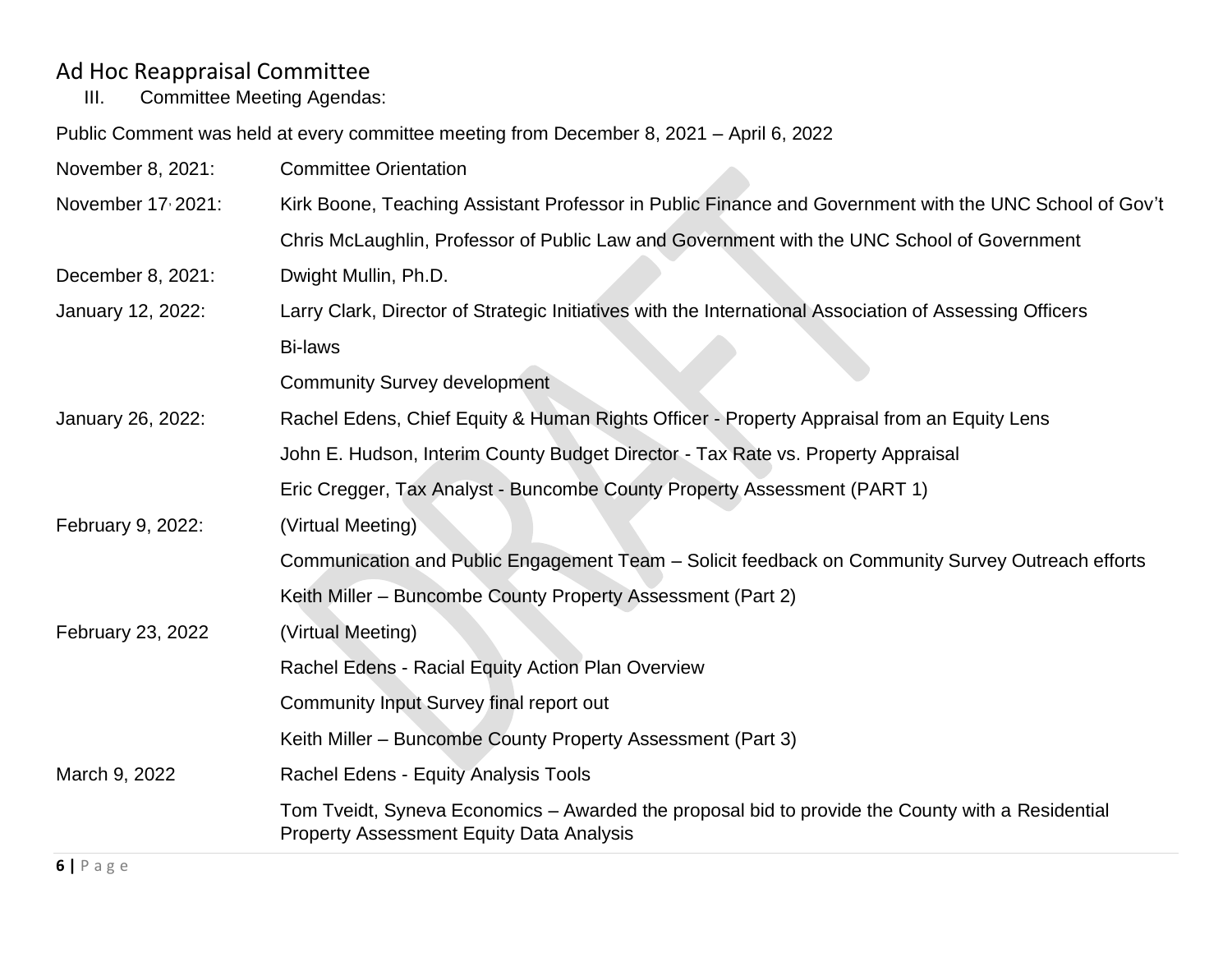- April 6, 2022: Property Appraisal Process Simulation Hands-on activity to simulate Property Appraisal, Appeals, and the Exemption process
- April 20, 2022: Urban 3, Joe Minicozzi At the request of Brownie Newman, Board Chair. This presentation was originally made to the BCBOCC which precipitated the creation of the Ad Hoc Reappraisal Committee
- May 4, 2022: Visioning (see section V)
- May 18, 2022 Creation of Recommendations (see section VI)
- June 1, 2022 Wrap up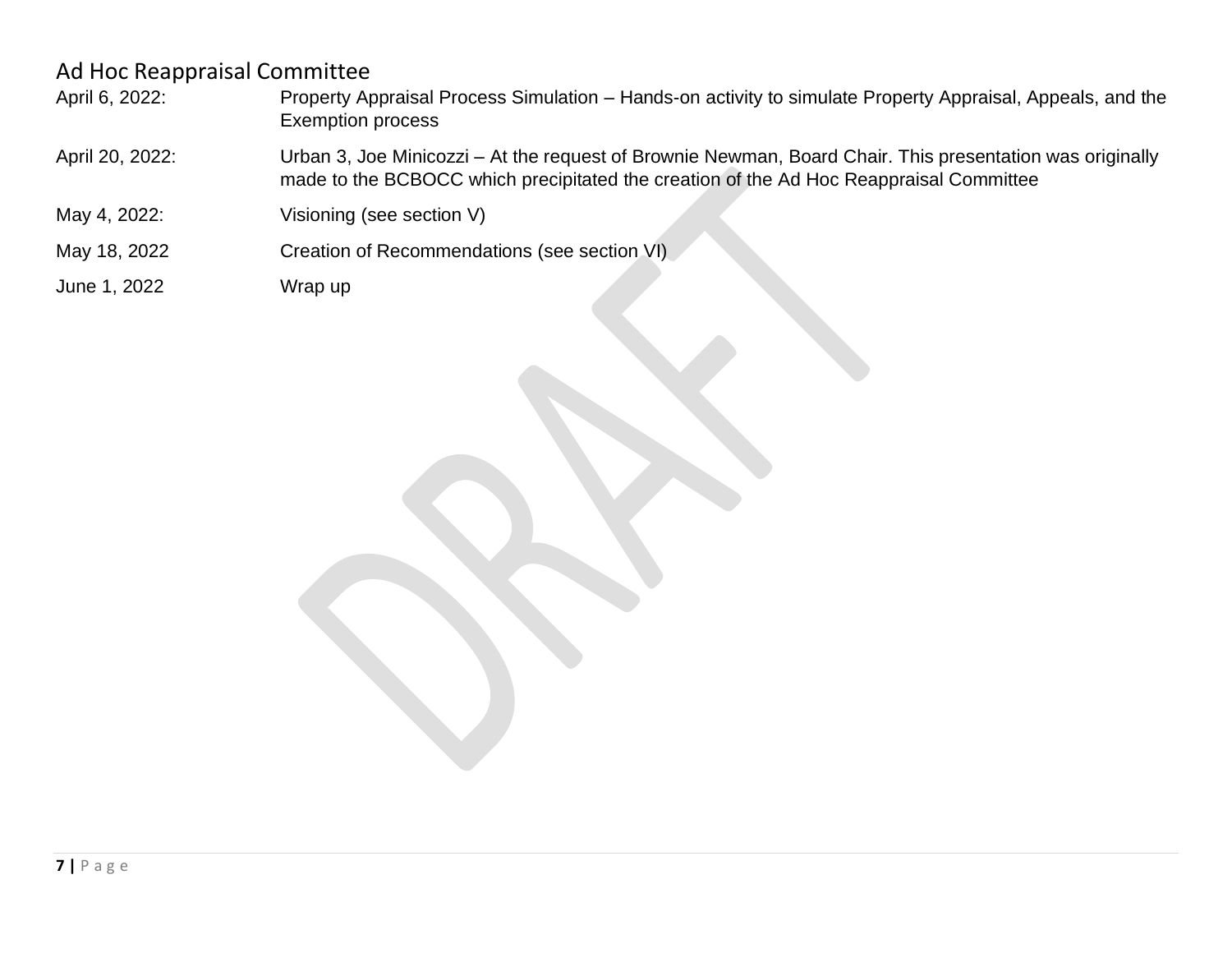#### IV. Level Setting

Committee Members selected for the Ad Hoc Reappraisal Committee came in with varying backgrounds, experience, levels of understanding, and subject matter expertise. In an effort to bring committee members together on some common ground, subject matter experts were invited by the planning team with the goal of level setting basic understanding of property appraisal rules, laws, historical and current equity perspective, and current assessment office operations.

| <b>Guest Educator</b>                                             | <b>Key Take-away</b>                                                  |
|-------------------------------------------------------------------|-----------------------------------------------------------------------|
| <b>Kirk Boone: Teaching Assistant Professor in Public Finance</b> | Role and responsibility of the assessor                               |
| and Government with the UNC School of Government                  | Property appraisal methodology and standards                          |
| <b>Chris McLaughlin: Professor of Public Law and Government</b>   | State Law governing the property appraisal process                    |
| with the UNC School of Government                                 | What local governments can and cannot do                              |
| Dr. Dwight Mullen, PhD: Retired Professor and Historian           | History of black homeownership in Buncombe County                     |
|                                                                   | The impact of public policy decisions, and their negative             |
|                                                                   | outcomes for underserved populations                                  |
| <b>Larry Clark:</b> Director of Strategic Initiatives with the    | Data which an assessor must consider                                  |
| International Association of Assessing Officers                   | $\checkmark$ Why is the data important?                               |
|                                                                   | How the data tells the story                                          |
| Rachel Edens, Buncombe County Chief Equity & Human                | Property Appraisal from an equity lens                                |
| <b>Rights Officer</b>                                             | Equity vs. equality                                                   |
|                                                                   | <b>Racial Equity Action Plan overview</b>                             |
|                                                                   | Developing recommendations with equity considerations                 |
|                                                                   | Equity Analysis Tools for decision making                             |
| Keith Miller, Buncombe County Property Assessment Officer         | $\checkmark$ An overview of the assessment process in Buncombe County |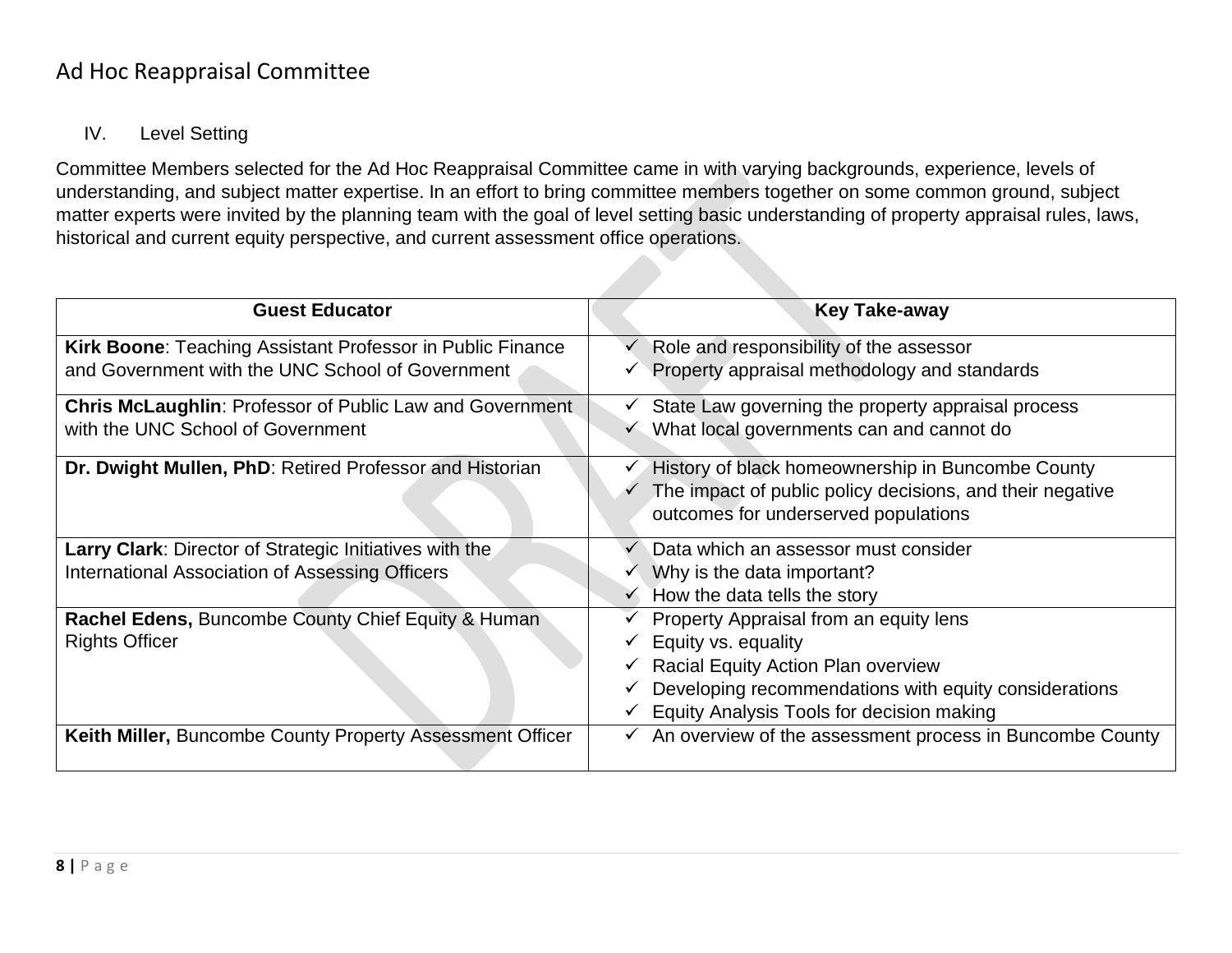## V. Visioning

| <b>Key Vision</b><br>Elements | <b>Expanded and</b><br>accessible taxpayer<br>assistance                                                                                  | Transparent, efficient,<br>and effective<br>stewardship of the<br>county budget                                                     | <b>Fair and equitable</b><br>taxation practices in<br><b>Buncombe County</b> | <b>Engaged and informed</b><br>community resulting in<br>increased knowledge of the<br>property assessment process |
|-------------------------------|-------------------------------------------------------------------------------------------------------------------------------------------|-------------------------------------------------------------------------------------------------------------------------------------|------------------------------------------------------------------------------|--------------------------------------------------------------------------------------------------------------------|
| Detailed vision<br>items      | There continues to be<br>grand funding dollars for<br>taxpayers who need<br>assistance                                                    | County budget<br>thoughtfulness                                                                                                     | Primary vs secondary<br>home or investment<br>(S.C. model)                   | Expand education on re-<br>appraisal process                                                                       |
|                               | The County funds thru<br>local, nonprofits housing<br>repair programs<br>specifically to assist<br>elderly and<br>disadvantaged residents | The property office has<br>been expanded by the<br>County with additional<br>personnel to assist<br>homeowners more with<br>appeals | Tax Air B&Bs as a<br>business vs. single<br>family home                      | On-going education for property<br>owners on appeals                                                               |
|                               | Expand rebate program<br>to include low and<br>moderate income                                                                            | Re-appraisal<br>ambassador or liaison                                                                                               | Tax short-term vs<br>long-term at a<br>different rate                        | Better representation in the<br>appraisal system (perception of<br>fairness)                                       |
|                               | Increase the limits to tax<br>exemption                                                                                                   |                                                                                                                                     |                                                                              | Clear and transparent process<br>on re-appraisal                                                                   |
|                               |                                                                                                                                           |                                                                                                                                     |                                                                              |                                                                                                                    |